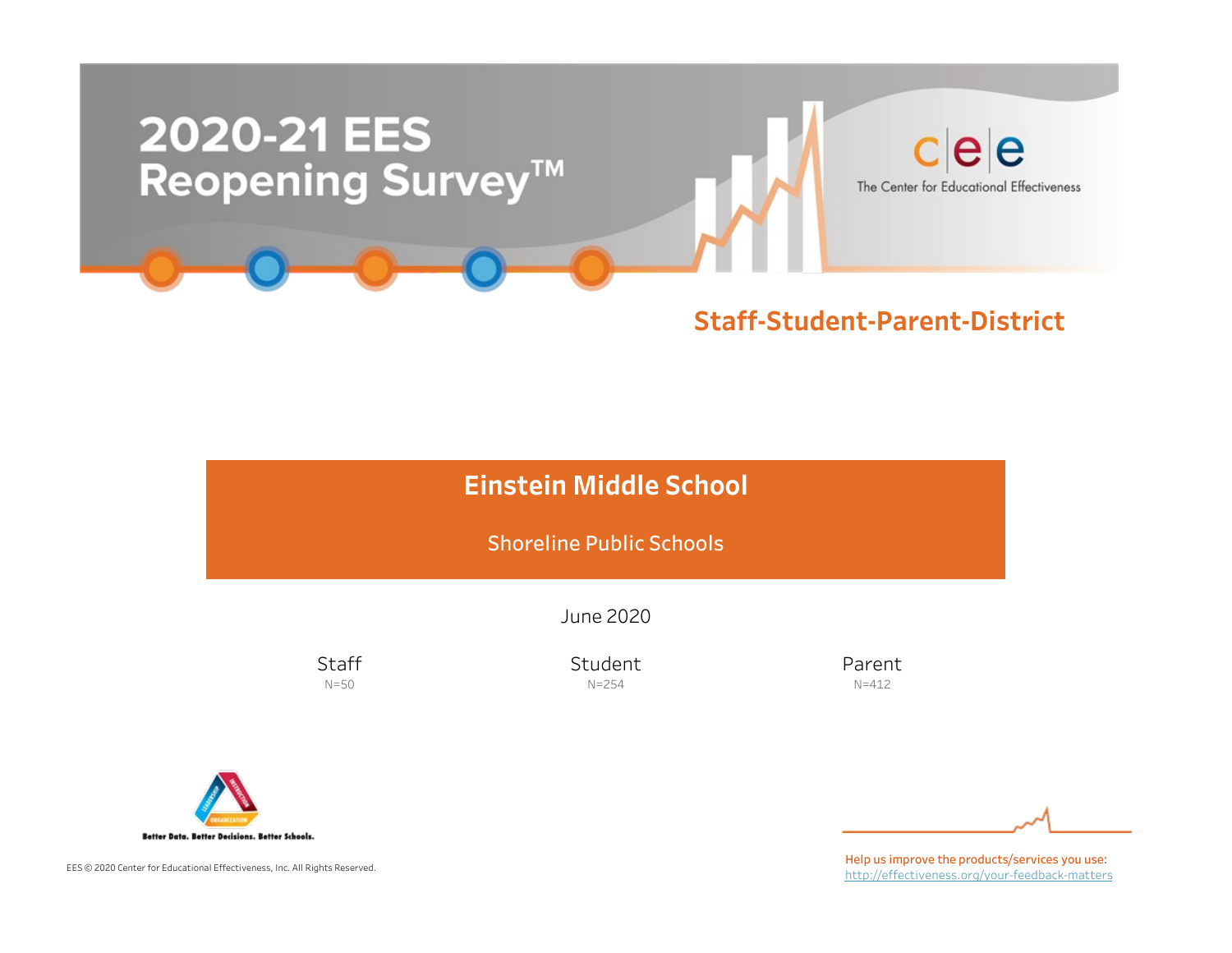### **O** Safe and Supportive Learning Environment Einstein Middle School

## What is the most pressing need for you and your child this Fall?

|                                      |         |     | Ranked 1st Ranked 2nd Ranked 3rd Ranked 4th |     |     | Ranked 5th |
|--------------------------------------|---------|-----|---------------------------------------------|-----|-----|------------|
| In-person, teacher-lead instruction  | Student | 31% | 17%                                         | 10% | 9%  | 9%         |
|                                      | Parent  | 59% | 14%                                         | 10% | 4%  | 3%         |
| Being with adults that care about me | Student | 6%  | 11%                                         | 17% | 20% | 20%        |
| Emotional support / counseling       | Parent  | 5%  | 12%                                         | 16% | 17% | 40%        |
| Being with my friends                | Student | 28% | 23%                                         | 13% | 8%  | 6%         |
| Socialization with other students    | Parent  | 20% | 39%                                         | 20% | 8%  | $1\%$      |
| Elective classes (art, music, etc.)  | Student | 7%  | 10%                                         | 25% | 20% | 15%        |
|                                      | Parent  | 3%  | 11%                                         | 24% | 38% | 12%        |
| Athletics and activities             | Student | 6%  | 16%                                         | 12% | 20% | 26%        |
|                                      | Parent  | 4%  | 13%                                         | 20% | 21% | 32%        |

Percent of Respondents

0% 100% 100% 100% 100%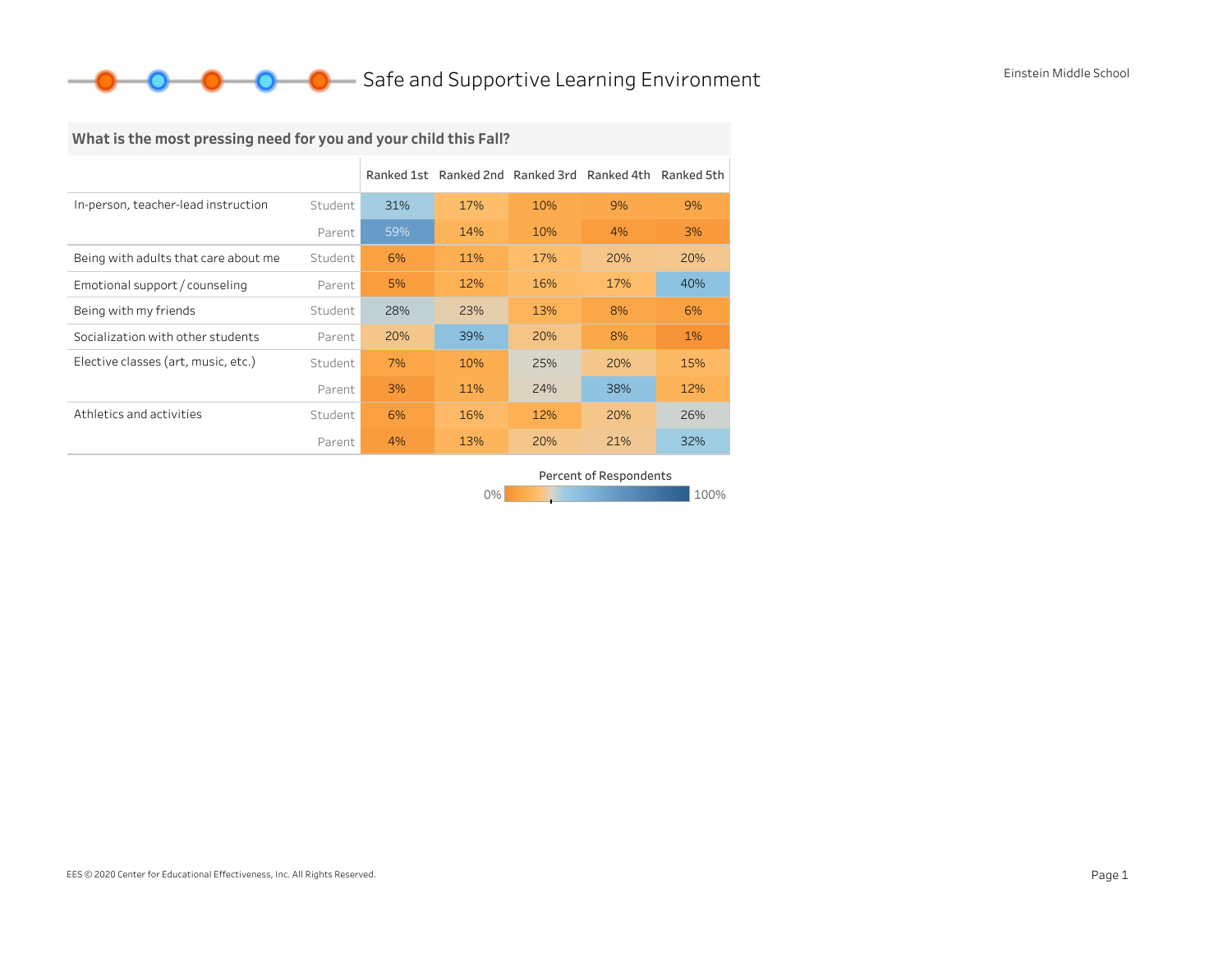

#### What is most needed for staff and students to return to in-person school?

Total Needed/Not Needed

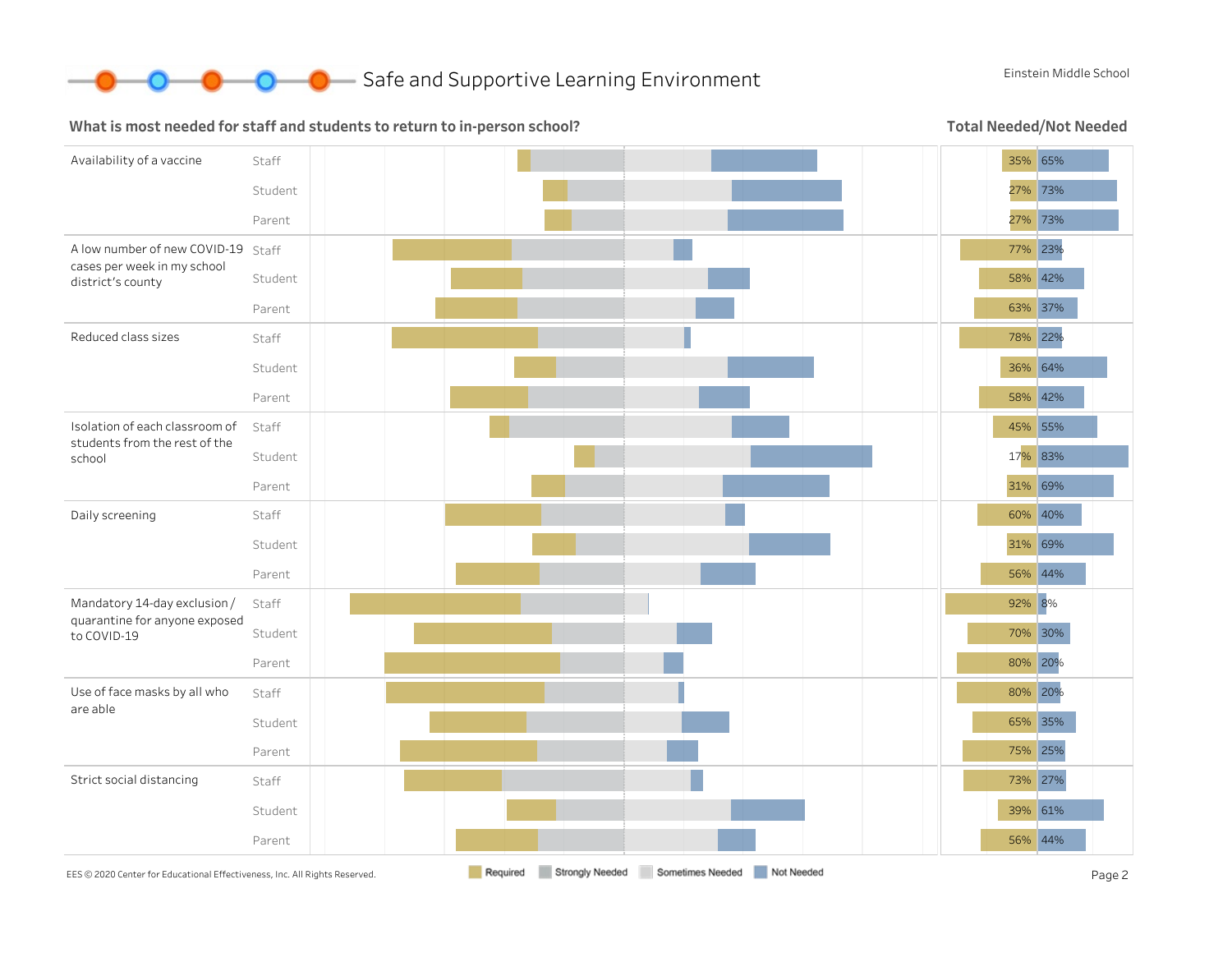

#### What is the greatest concern about returning to school?

Total Concerned/Not Concerned

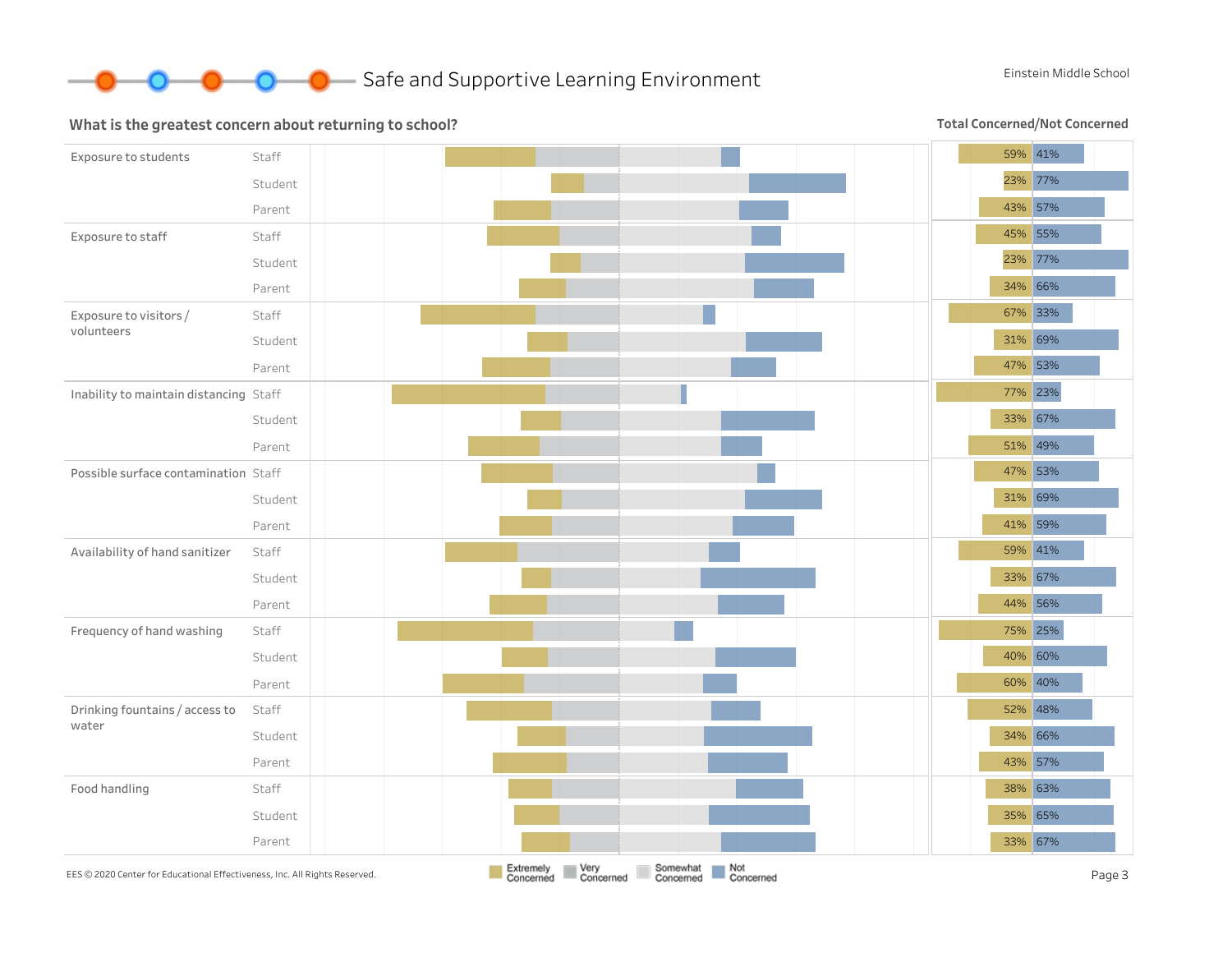### **O** Teaching and Learning: Time Management Einstein Middle School

#### What helped with time management during distance learning? Blue represents highest responses.

|                                                                        | <b>Staff</b> | Student                  | Parent |
|------------------------------------------------------------------------|--------------|--------------------------|--------|
| Call or text due date reminder                                         | 4            | 7                        | 33     |
| Call or text general check in                                          | 5            | $\overline{\phantom{a}}$ | 26     |
| Daily learning plan provided by teacher                                |              | 48                       | 99     |
| Email due date reminder                                                | 6            | 57                       | 100    |
| Email general check in                                                 | 12           | 79                       | 99     |
| Email virtual meeting reminder                                         | 16           | 59                       | 95     |
| Having a single contact person from school                             | 7            | 19                       | 67     |
| Learning Management Systems (i.e. Google<br>Classroom, Canvas, SeeSaw) | 23           | 117                      | 234    |
| My own digital calendar                                                | 20           | 41                       | 77     |
| My own paper calendar                                                  | 22           | 39                       | 92     |
| Other                                                                  | 4            | 55                       | 26     |
| Regular email from teacher                                             | 6            | 167                      | 250    |
| Weekly learning plan provided by teacher                               | 11           | 121                      | 253    |

#### I provided routines for my families Staff My teacher provided daily and weekly routines for Student class Mychild'steacher provided daily and weekly Parent 33% 33% 20% 13% 58% 30% 9% 30% 30% 26% 9% Were daily/weekly routines provided and received?

#### Almost Never True Almost Always True Often True Sometimes True Seldom True

routines for my child

EES©2020CenterforEducationalEffectiveness,Inc.AllRightsReserved. Page4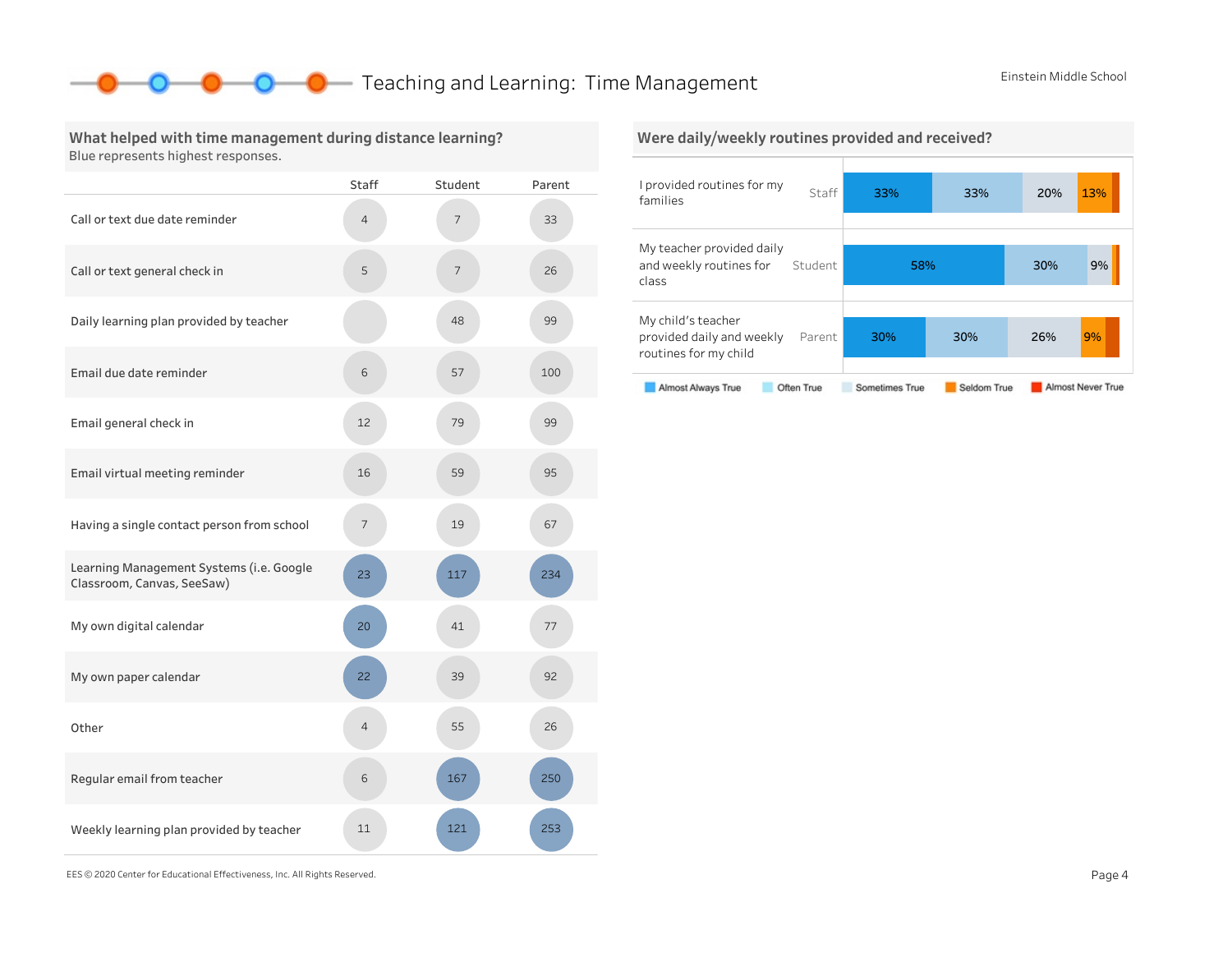### **O** Teaching and Learning: Learning Tools Einstein Middle School



29% 56%

What Learning Tools did not work well? Gold represents highest responses.



EES © 2020 Center for Educational Effectiveness, Inc. All Rights Reserved. **Page 5** Page 5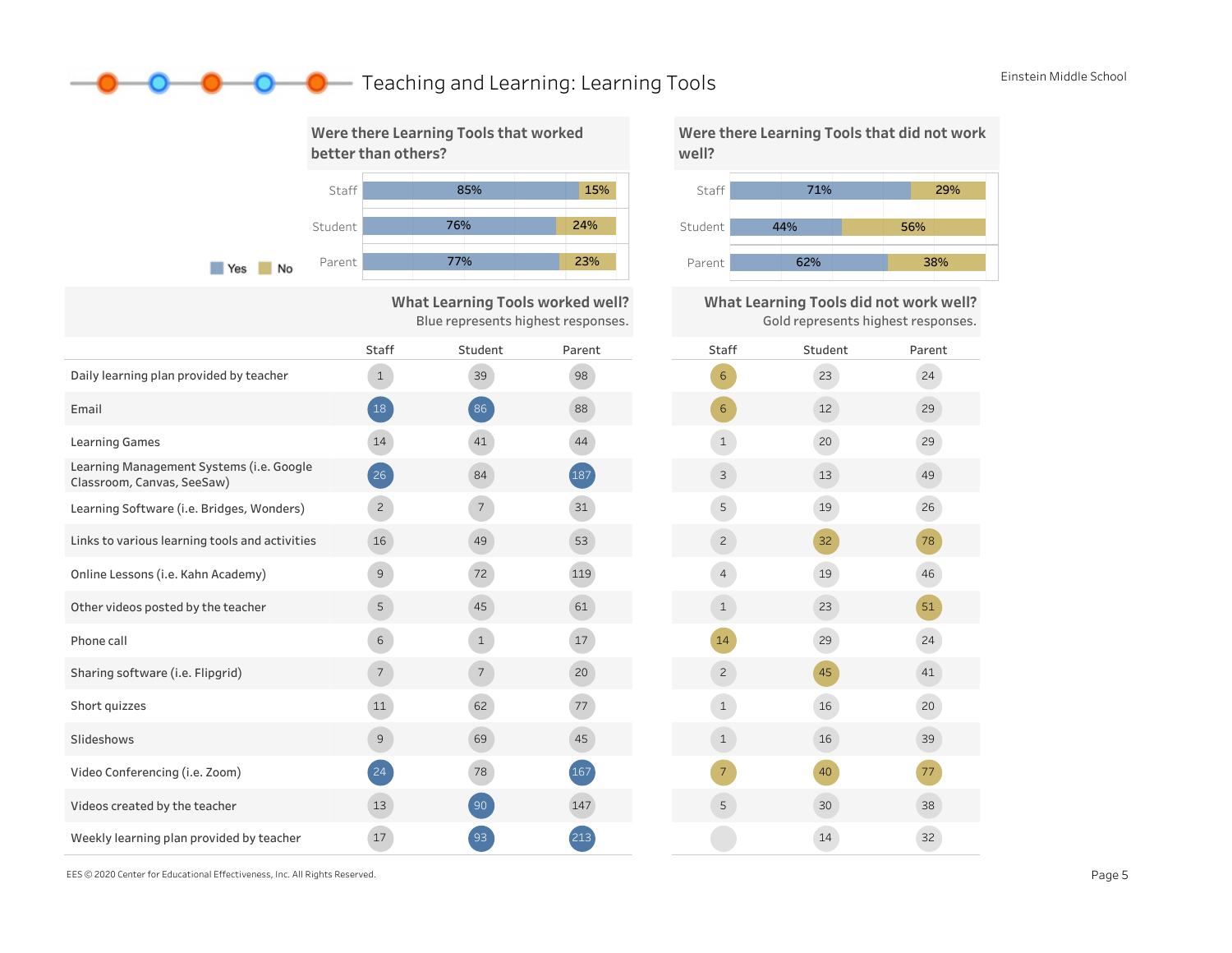## **O** Teaching and Learning **Example 20** Einstein Middle School

#### Did our parents receive the information they needed to support student learning?



#### How effective was our instruction around learning targets?

| I understood the learning<br>goals for my child's<br>lessons       | Parent | 13% | 20% | 30% | 23% | 14% |
|--------------------------------------------------------------------|--------|-----|-----|-----|-----|-----|
| I focused on the essential                                         |        |     |     |     |     |     |
| standards and learning<br>targets from each unit of<br>instruction | Staff  |     | 46% |     | 37% | 9%  |

Did our parents access teaching videos to support their child's learning







| What were students' perceptions about the amount of school work |  |
|-----------------------------------------------------------------|--|
| assigned?                                                       |  |

| I had an appropriate<br>amount of school work           | Student |     | 33% | 37% | 22% |     |
|---------------------------------------------------------|---------|-----|-----|-----|-----|-----|
| My child had an<br>appropriate amount of<br>school work | Parent  | 15% | 26% | 29% | 16% | 13% |

Almost Always True Sometimes True Almost Never True Often True Seldom True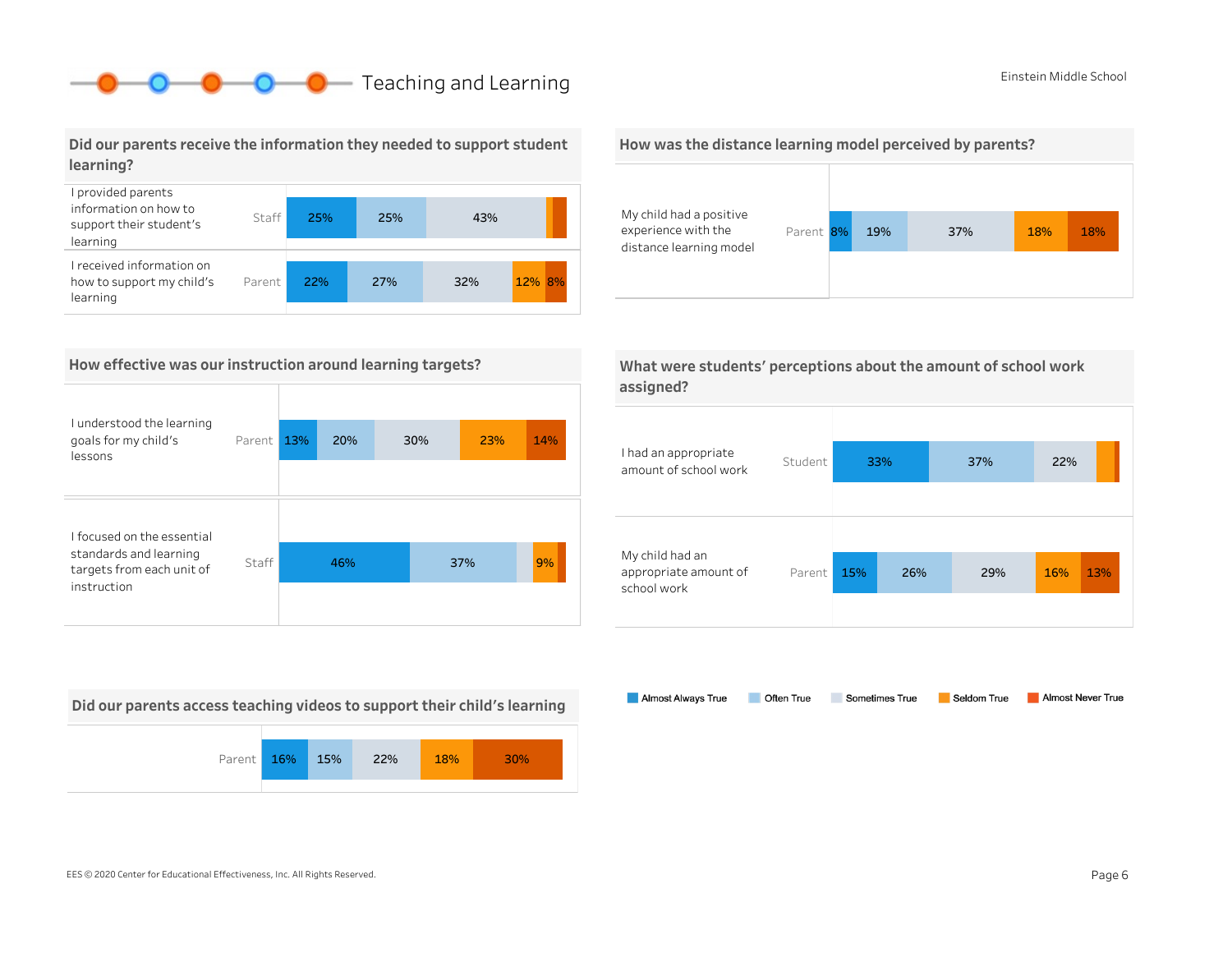## Scheduling and Staffing Einstein Middle School

If not all students are able to attend school during the initial reopening, what criteria should be used to select students for in-person learning?

|                              |         | Ranked<br>1st | Ranked<br>2nd | Ranked<br>3rd          | Ranked<br>4th |
|------------------------------|---------|---------------|---------------|------------------------|---------------|
| Age                          | Staff   | 40%           | 30%           | 16%                    | 14%           |
|                              | Student | 14%           | 21%           | 20%                    | 17%           |
|                              | Parent  | 19%           | 23%           | 25%                    | 19%           |
| <b>Instructional Content</b> | Staff   | 10%           | 18%           | 54%                    | 16%           |
|                              | Student | 19%           | 21%           | 22%                    | 11%           |
|                              | Parent  | 15%           | 26%           | 33%                    | 14%           |
| <b>Student Need</b>          | Staff   | 46%           | 42%           | 12%                    |               |
|                              | Student | 32%           | 22%           | 17%                    | 7%            |
|                              | Parent  | 42%           | 25%           | 13%                    | 8%            |
| Choice / Volunteers          | Staff   | 4%            | 10%           | 18%                    | 66%           |
|                              | Student | 11%           | 12%           | 16%                    | 39%           |
|                              | Parent  | 13%           | 14%           | 16%                    | 46%           |
|                              |         |               | 0%            | Percent of Respondents | 100%          |



Whose ability to return to work is dependent on their child attending school full-time?



Who has issues with childcare if an alternative schedule is implemented at the beginning of the year (such as AM only, alternate days)?



EES © 2020 Center for Educational Effectiveness, Inc. All Rights Reserved. **Page 7** Page 7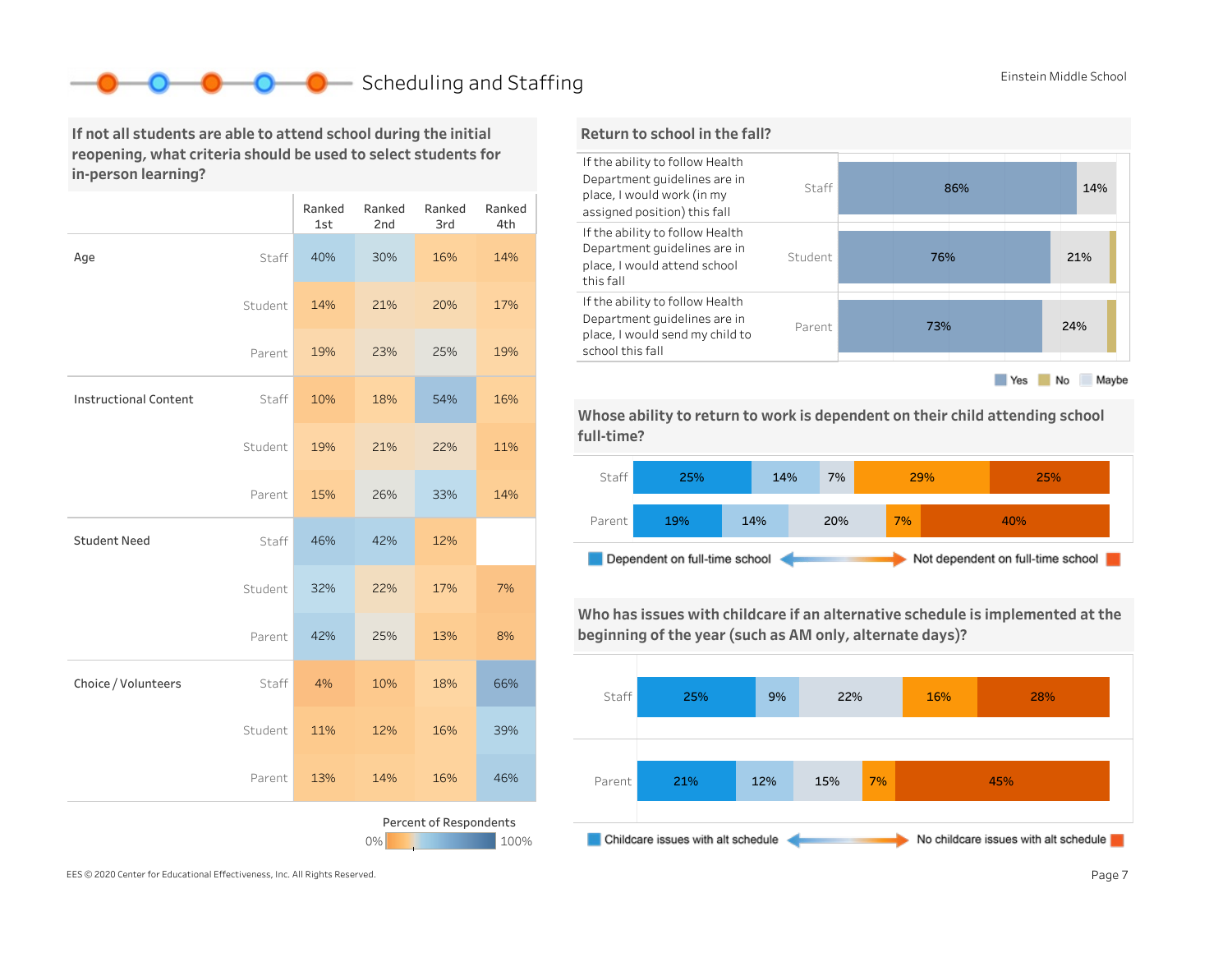**O O O** Transportation and Food Service Einstein Middle School



#### What was the school meal experience like for students and parents?

Yes No N/A

#### What percentage of students can get to school without busing?

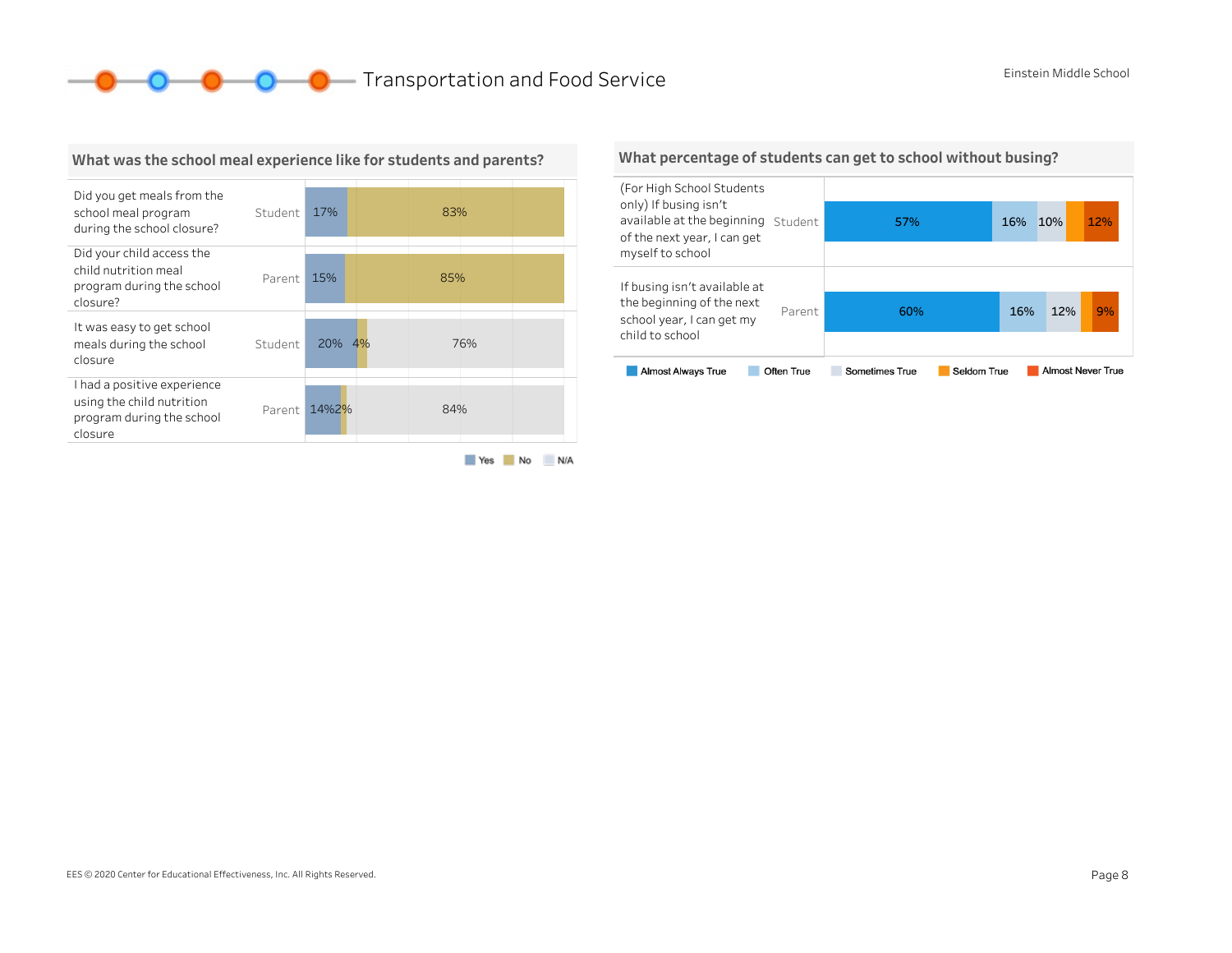### ■ Shoreline Public School Questions Einstein Middle School

Do you anticipate your child will need food service support (free/reduced cost meals, weekend food packs)?



Was it easy for you to find your child's assignments?



Are you receiving communication from the school in a language that you understand?



How do you prefer to receive communication from your school or district for general information?



How do you prefer to receive communication from your school or district for class assignments?

|        | Phone Call | Fmail | Text Messa | US Mail |  |
|--------|------------|-------|------------|---------|--|
| Parent |            | 211   | $\Omega$   |         |  |

If we have home learning in some form in the fall, what would help students be successful? Blue represents highest responses.





If your child received intervention services, how well did those interventions work to support your child's learning?



How well prepared do you feel students are academically for next school year?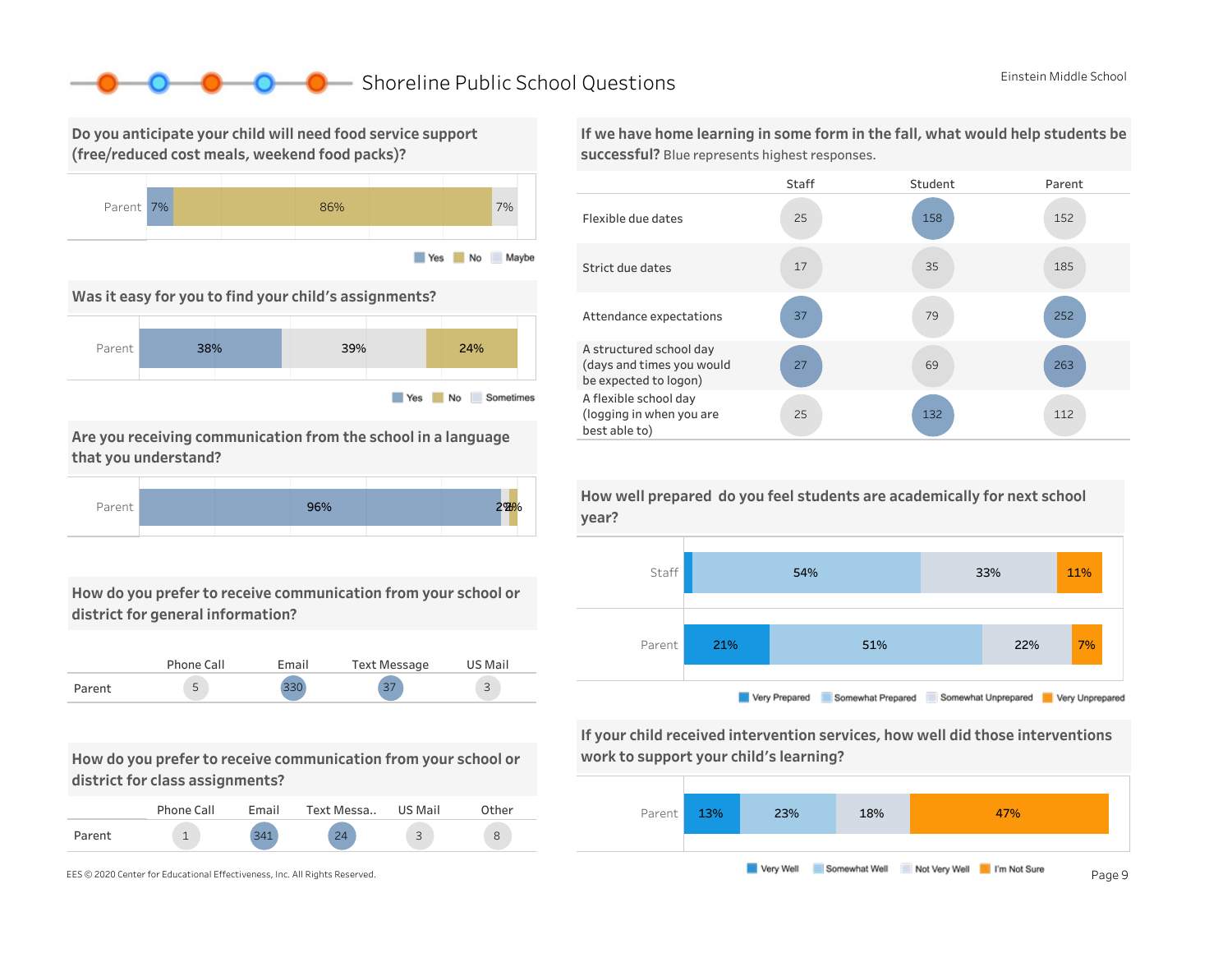### **O** Access and Engagement: Virtual Meetings Einstein Middle School



#### What happened if a student missed a virtual meeting?



Frequency of Virtual Class/Group by Responses Blue represents highest responses.



| Almost Always True                                       | Often True | Sometimes True |     | Seldom True |     | Almost Never True |
|----------------------------------------------------------|------------|----------------|-----|-------------|-----|-------------------|
| Virtual contacts help me<br>feel connected to my stud    | Staff      | 29%            |     | 34%         | 24% | 12%               |
| Virtual contacts help me<br>feel connected to my teac    | Student    |                | 62% |             | 17% | 21%               |
| Virtual contacts helped my<br>child feel connected to th | Parent     |                | 65% |             | 10% | 25%               |
| Virtual contacts help me<br>feel connected to my stud    | Parent     |                | 48% |             | 30% | 22%               |
|                                                          |            |                |     |             | Yes | No<br>N/A         |

#### Staff Student Parent Lessthanonceaweek 1-2times/week 3-4 times/week Everyday 11 9 61 199 132 11 38 116 5 24 11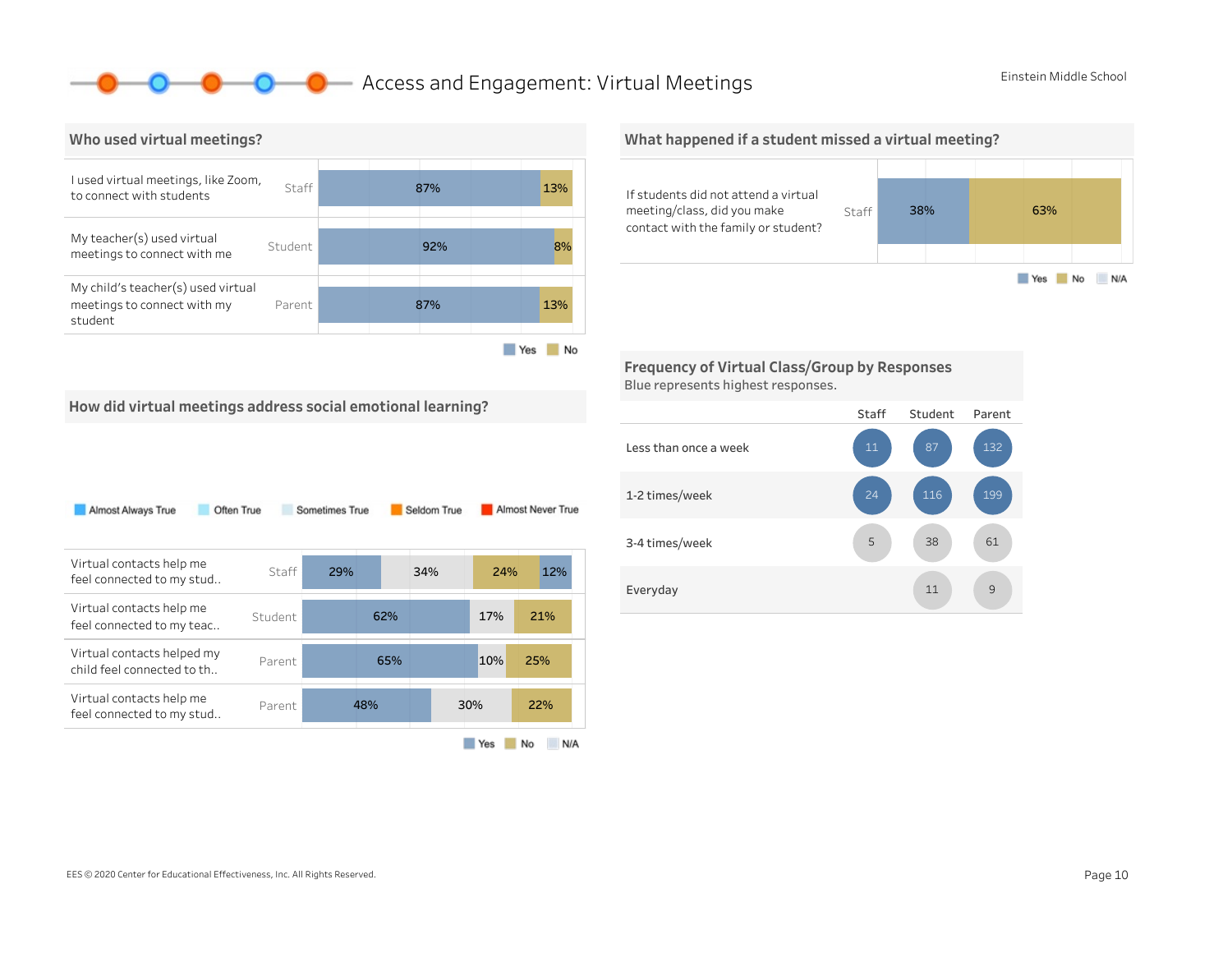# **O O** Access and Engagement **Einstein Middle School**





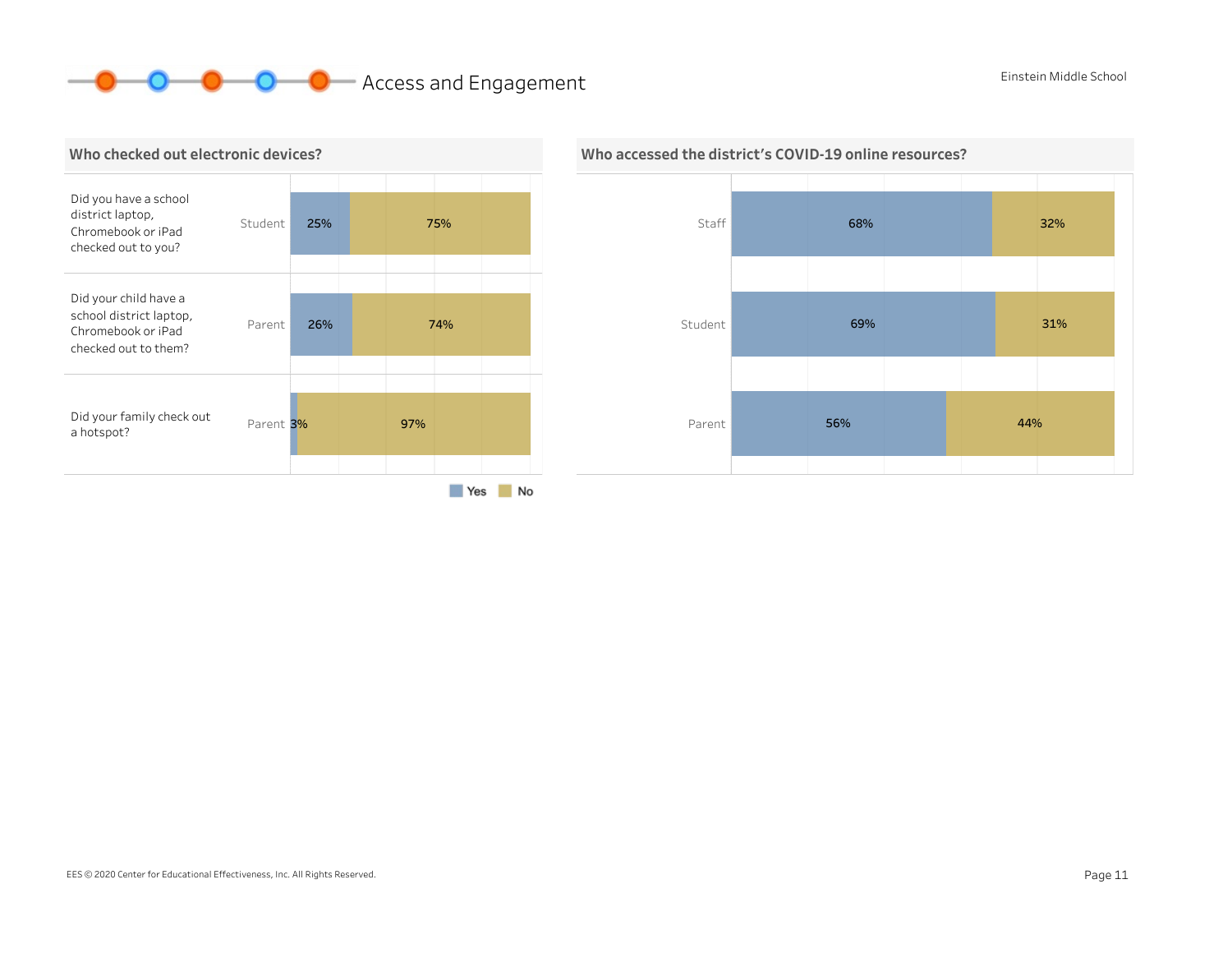

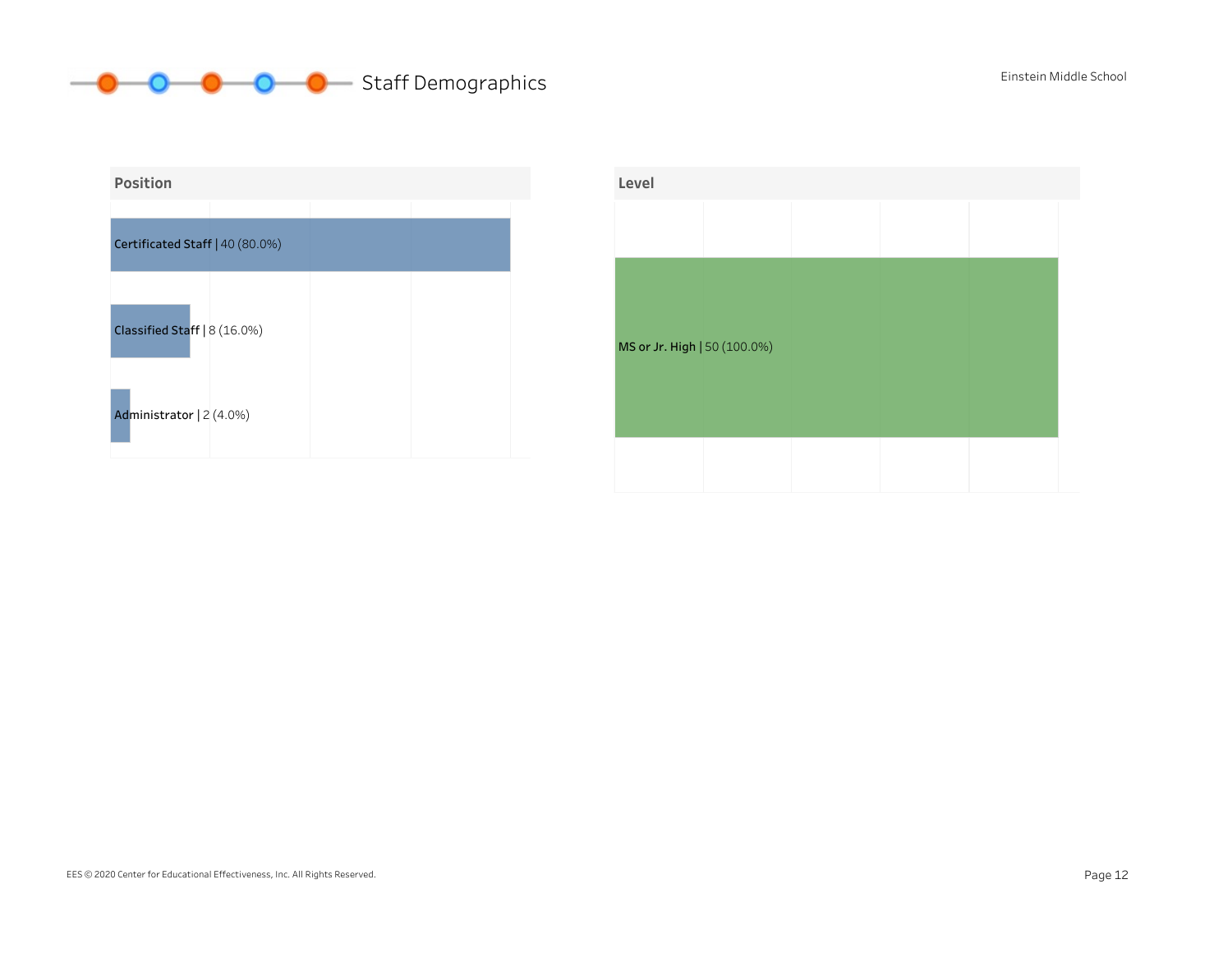## **Student Demographics** Einstein Middle School







| <b>Services Received</b>           |  |  |
|------------------------------------|--|--|
|                                    |  |  |
| Highly Capable $(67 (82.7%)$       |  |  |
| EL (English Learner) $ 7 (8.6%)$   |  |  |
| <b>Section 504 Plan   6 (7.4%)</b> |  |  |
| Special Education $ 3(3.7%)$       |  |  |

#### What is your primary home language?

| English   204 (80.3%) |  |  |  |
|-----------------------|--|--|--|
| Other   14 (5.5%)     |  |  |  |
| Spanish   13 (5.1%)   |  |  |  |
| Chinese   9 (3.5%)    |  |  |  |
| Korean   $4(1.6%)$    |  |  |  |
| Tigrinya   $4(1.6%)$  |  |  |  |
| Amharic   3 (1.2%)    |  |  |  |
| Tagalog $2(0.8%)$     |  |  |  |
| Vietnamese $ 1(0.4%)$ |  |  |  |